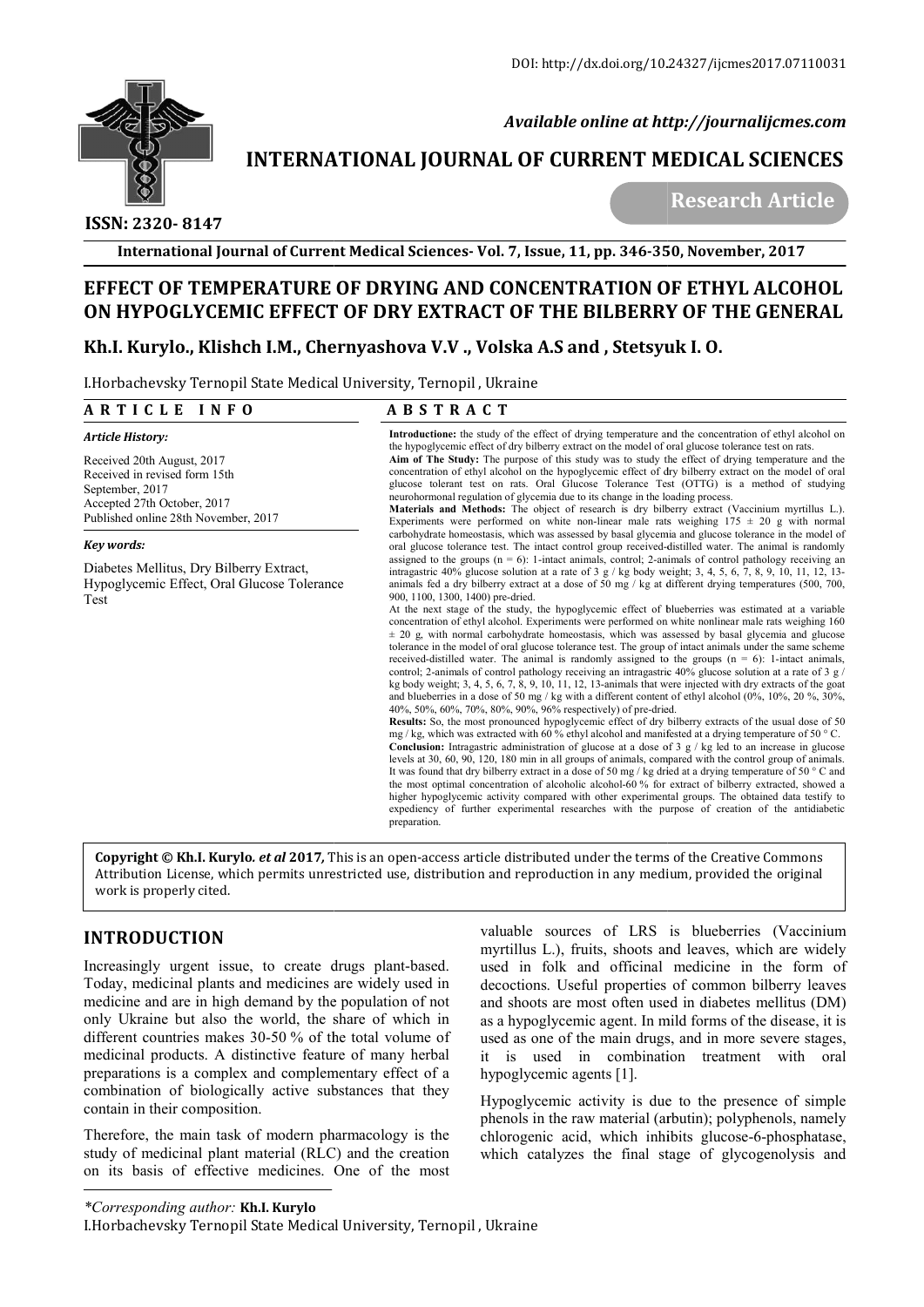gluconeogenesis; and flavonoids that improve microcirculation of tissues due to membrane-stabilizing and antioxidant action and improve the metabolism of insulin-dependent processes. According to phytochemical studies, blueberries contain glycosides of myrtilline and neomyritin (the so-called "plant insulin") [2]. The beneficial effect of blueberries on oxidative phosphorylation processes in liver mitochondria has also been established [3].

With the prolonged use of synthetic hypoglycemic agents, marked development of resistance to them, marked<br>deterioration of lipid metabolism, accelerated deterioration of lipid metabolism, accelerated development of atherosclerosis of large and small vessels, the formation of so-called diabetic retinopathy, nephropathy, angiopathy of the extremities.

Given the wide range of lesions and complications of diabetes by various organs and systems, in addition to reducing blood glucose, there are numerous indications for the administration of different mechanisms of action of medicinal plants. Possible pathogenetic mechanisms of their effect include: influence on immune processes, inhibition of absorption of glucose in the gastrointestinal tract, stimulation of regeneration of ß-cells of Langerhans islands, normalization of lipid peroxidation, increased activity of sorbitol dehydrogenase and glycogenic stimulation. The plant materials can act as an auxiliary resource of microelements, vitamins and, accordingly, play a role in ensuring the enzymatic reactions of aerobic oxidation of glucose, both at the stage of glucose splitting to pyruvic acid, and at the stage of oxidative decarboxylation of pyruvic acid. Diabetes mellitus is a global medical and social problem that is accompanied by the development of secondary chronic complications that lead to early disability and high mortality.

According to the International Diabetic Federation (IDF), today, about 382 million people in the world suffer from diabetes. In 2035, this figure will increase by 55 %, mainly due to patients with type 2 diabetes [4]. Type 2 diabetes is a disease that progresses over time, but the rational and systematic use of antidiabetic synthetic drugs and phytopreparations can significantly delay the onset of insulin therapy.

The purpose of this study was to study the effect of drying temperature and the concentration of ethyl alcohol on the hypoglycemic effect of dry bilberry extract on the model of oral glucose tolerant test on rats.

# **MATERIALS AND METHODS**

The object of our research is the overground part of the medicinal plant material-the leaves of blueberries of the usual (Vaccinium myrtillus L.). For research leaves were chosen for the study, because they exceed the shoots by 1.5-2 times the content of flavonoids, which, according to the literature, are responsible for the sugar-lowering activity [5] from which the dry extract was obtained. As a result of our studies, the hypoglycemic effect of dry extract of blueberries was established and its effective dose of 50 mg / kg was established.

The first step in our study was to determine the effect of drying temperature on the hypoglycemic effect.

Experiments were performed on white non-linear male rats weighing  $175 \pm 20$  g with normal carbohydrate homeostasis, which was assessed by basal glycemia and glucose tolerance in the model of oral glucose tolerance test. A group of animals of intact control (IС) received a solvent-distilled water. The animal was randomized to the groups  $(n = 6)$  by the blind sample: 1 group-intact animals, control (IС); 2 group-animals of control pathology receiving an intragastric 40% glucose solution at a rate of  $3 \frac{g}{\text{kg}}$  body weight; 3, 4, 5, 6, 7, 8, 9, 10, 11, 12, 13-animals fed a dry bilberry extract at a dose of 50 mg / kg at different drying temperatures ( $50^{\circ}$  C,  $70^{\circ}$  C,  $90^{\circ}$ C,  $110^{\overline{0}}$  C,  $130^{\overline{0}}$  C,  $140^{\overline{0}}$  C) pre-dried.

At the next stage of the study, we evaluated the hypoglycemic effect of blueberries with the variable alcohol concentration of ethyl alcohol. Experiments were performed on white nonlinear male rats weighing  $160 \pm$ 20 g, with normal carbohydrate homeostasis, which was assessed by basal glycemia and glucose tolerance in the model of oral glucose tolerance test. A group of animals of intact control (IC) under the same scheme received a solvent-distilled water.

The animal was randomized to the groups  $(n = 6)$  by the blind sample: 1 group-intact animals, control (IC); 2 group-animals of control pathology receiving an intragastric 40% glucose solution at a rate of 3 g / kg body weight; 3, 4, 5, 6, 7, 8, 9, 10, 11, 12, 13-animals that were injected with dry extracts of the goat and blueberries in a dose of 50 mg / kg with a different content of ethyl alcohol (0%, 10%, 20 %, 30%, 40%, 50%, 60%, 70%, 80%, 90%, 96% respectively) of pre-dried.

The glucose tolerance test was performed after at least six hours of starvation of animals to determine the level of glycemia. The hypoglycemic effect of dry extract of blueberries was evaluated on the ability to reduce glucose levels at the maximum of hyperglycemia after glucose loading by plotting a graph of a glycemic curve (on an empty stomach-0 point, 30, 60, 90, 120, 180 min after glucose loading). Blood glucose concentration was determined using test strips, "Accu-Chek performa" glucose meter. Blood for research was obtained from the tail vein of the rats by distal resection of the tail.

All manipulations were conducted in compliance with the principles of bioethics in accordance with the provisions of the European Convention for the Protection of Vertebrate Animals used for experimental and other scientific purposes (European Convention for the Protection of Vertebrate Animals used for experimental and other scientific purposes, Strasbourg, 1986), the Law of Ukraine "On the Protection of Animals from Cruel Treatment" (№ 1759-VI of 15.12.2009) and EU Directive 2010/10/63 on animal experiments.

Statistical processing of the obtained results was performed using ANOVA-test using nonparametric criteria using Statistica v.10.1 program.

# **RESULTS**

Oral glucose tolerance tests, in addition to diagnosis of diabetes, are also prominent in assessing the effectiveness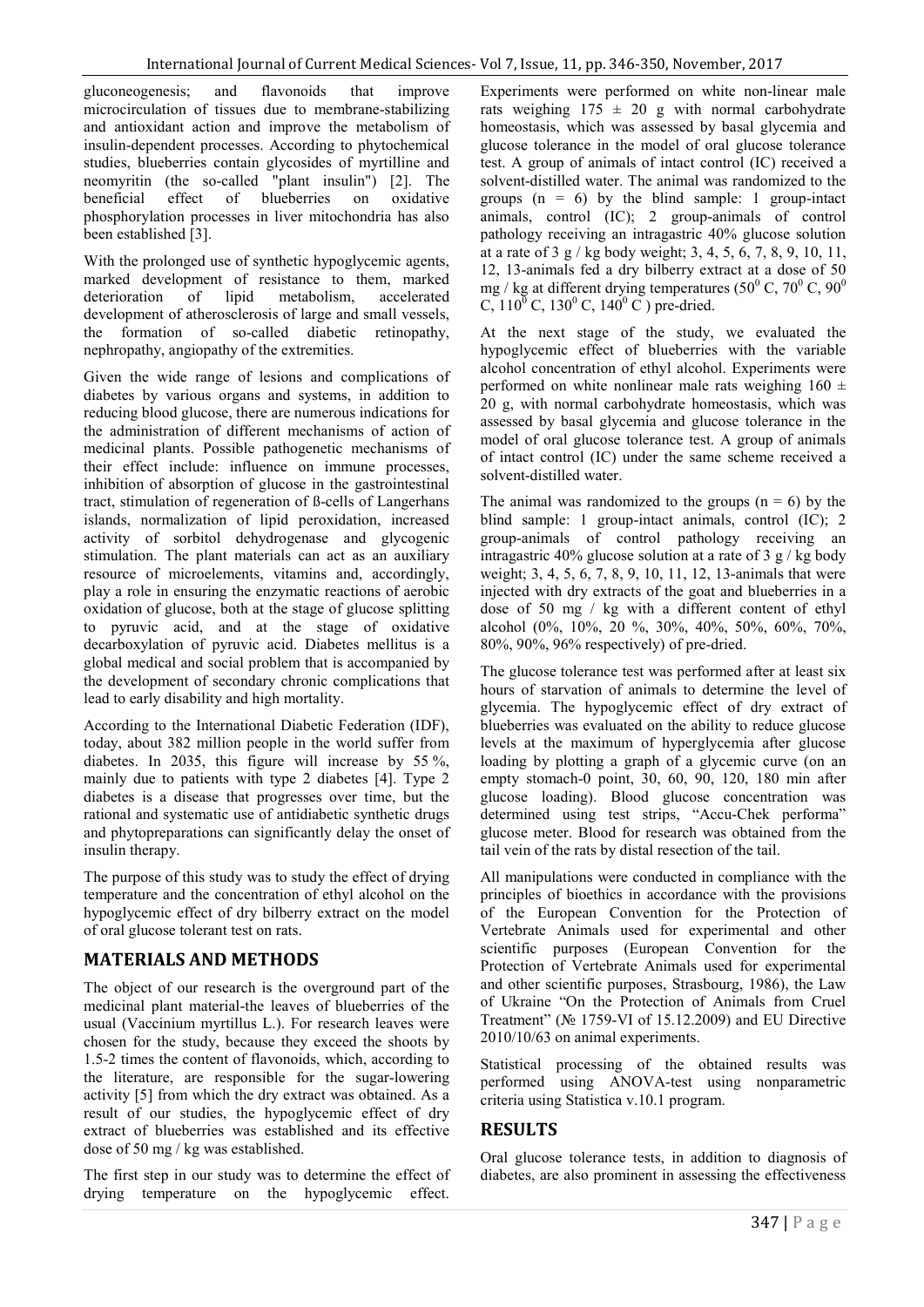of hypoglycemic drugs, and can also be used to find new agents with hypoglycemic properties.

Glucose-a powerful regulator of the activity of β - cells of the islet apparatus of the pancreas. An increase in the concentration of glucose in the blood stimulates the release of insulin in the blood, indicating the balance between the rate of glucose supply to the extracellular fluid and its utilization.

In the process of assessing the hypoglycemic effect of medicinal plants, the study of the effectiveness of assimilation of exogenous glucose is used as an additional indicator of changes in carbohydrate metabolism. Oral Glucose Tolerance Test (OTTG) is a method of studying neurohormonal regulation of glycemia by its change in the process of loading.

The first increase in glucose concentration at the 30th minute of the experiment after the load reflects the reflex stimulation of sympathetic nerves, which occurs when glucose enters the digestive canal.

At the 60th minute after the introduction of carbohydrate per os the maximum increase in glucose concentration in the blood is observed, which is related to the rate of absorption of carbohydrates (as determined by the state of the intestine wall) and the functioning of the liver.

Decrease of glucose level for 90 minutes and gradual approximation to the initial level occurred up to 120 minutes, within which it was observed until the final terms of the experiment (180 minutes).

The absence of changes in the nature of the curves within 0-30 minutes after the carbohydrate loading in the application of a dry extract of blueberries common, indicates the absence of exposure of active substances to the strength of reflex stimulation of sympathetic nerves, which occurs when glucose enters the digestive canal. Reducing the severity of the peak on the glycemic curve when applied to the substances studied is an effect on the rate of absorption of carbohydrates, and less pronounced hypoglycemic phase is the effect of the investigated extracts on the production of insulin.

The lower branch of the curve reflects the production of insulin and depends on the functional state of the parasympathetic nervous system and functioning of the pancreas and is a hypoglycemic phase. The last point on the glycemic curve reflects the state of the glucose utilization system, and is normally equal to or less than 10-15 % of the initial glucose level.

As a result of the primary pharmacological screening of hypoglycemic activity of blueberries, it was established and confirmed its ability to reduce the level of glucose in the blood, which had a dose-dependent nature. The hypoglycemic activity of the dry extract in a dose of 50 mg / kg was the most clear and pronounced, which was used in our further studies.

The first step in our study was to determine the effect of drying temperature on the hypoglycemic effect. Preliminary administration of animals to a dry bilberry extract at a dose of 50 mg / kg at different t drying conditions  $(50 °C, 70 °C, 90 °C, 110 °C, 130 °C,$  $140\degree$  C) causes a significant reduction in glucose levels in

rat blood through 30, 60, 90, 120, 180 min. after sugar loading in all groups of animals (Fig. 1).

During the test, it was found that the maximum increase in glucose concentration in the blood of animals of the СP was observed after 30 minutes after glucose loading (Fig. 1). As seen from the presented glycemic curve, the glycemic index for 60 minutes of experiment almost 1.5 times exceeded the indicator in the group of animals IR and remained at a relatively high level for the next 30 minutes, and then gradually decreased. Three hours after the injection, the concentration of glucose in the blood of animals of the CP remained higher relative to the group of IC.

As can be seen from the data presented in Fig. 1 dry extract of ordinary blueberries (V. myrtillus) at a drying temperature of 90 ° C, 110 ° C, 130 ° C, 140 ° C did not have a noticeable effect on the dynamics of changes in glucose concentration during the test. Glycemic curves reflecting the effects of extracts at different drying temperatures did not differ significantly from the glycemic curve of the CP: increased glucose concentration after 30 minutes after glucose loading, maintaining a relatively high level for the next 30 minutes, and a subsequent gradual decrease in the level of glycemia. In the group of animals receiving the extract of blueberries of the usual (V. myrtillus), which was dried at  $50^{\circ}$  C, there was a progressive increase in glucose concentration; the maximum values of the glycemic index reached 60 minutes from the moment of glucose loading and remained at a significantly higher level compared with the control group until the end of the experiment and showed significant hypoglycemic effect in the glucose tolerance test.



**Fig 1** Influence of temperature of drying leaves of bilberries on its hypoglycemic effect

A positive correlation between the high temperature and the hypoglycemic effect in animals  $(r = 0.90)$  was established (Fig. 2). This fact indicates that when the temperature rises, the healing properties of the medicinal raw blueberries are usually lost (the average value at  $50^{\circ}$  C is close to the average value of the intact) (see Figure 2).

Note. \*-p <0,01-statistically significant differences in comparison with indicators of intact control;  $_{+p}$  <0,01-statistically significant differences in comparison with the indicators of

control pathology;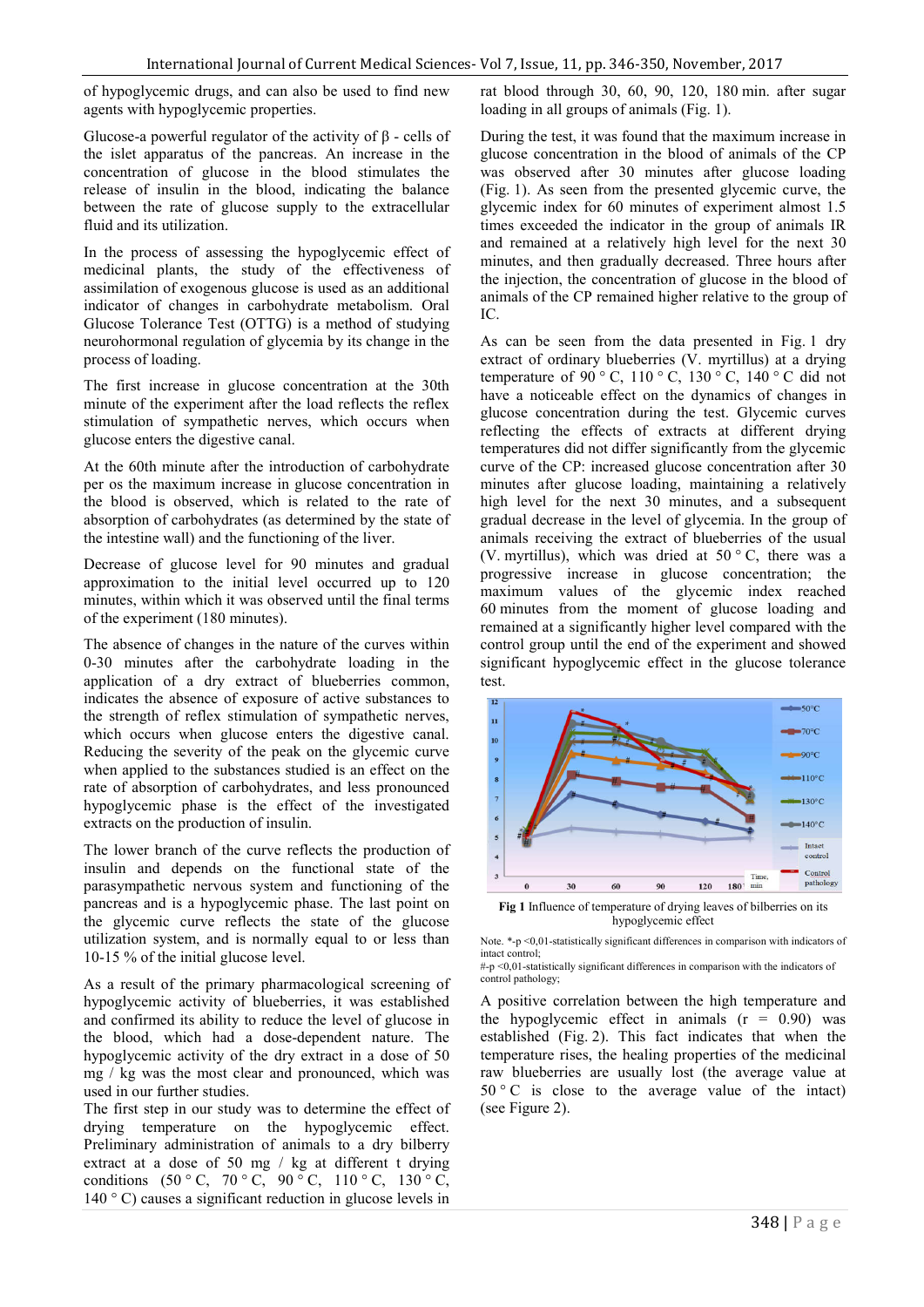

**Fig 2** Correlation between drying temperature and hypoglycemic effect in animals of control group and group with dry extract of blueberries common

Consequently, the optimum temperature for drying bilberry leaves for a better hypoglycemic effect of 50 $\mathrm{^{0}C}$ . At the next stage of the study, we evaluated the hypoglycemic effect of blueberries with the variable alcohol concentration of ethyl alcohol. The evaluation of the glycemic curve under the action of a dry blueberry At the next stage of the study, we evaluated the hypoglycemic effect of blueberries with the variable alcohol concentration of ethyl alcohol. The evaluation of the glycemic curve under the action of a dry blueberry extract in appearance, was based on the results of the effect on the level of glucose dry extract prepared on 60% ethyl alcohol. Having fully appreciated the results obtained, it was concluded that for further research, dry extract of blueberries of the usual prepared on 60 % ethyl alcohol should be used. It was observed that at the end of the test, the level of glycemia was not significantly different from the initial values in the rat IC.

In animals that received an extract of 50 mg / kg at 60 % alcohol, the ethyl hypoglycemic effect was moderate and mild but had a significant difference from the control group  $(p \le 0.01)$  and showed a higher hypoglycemic activity compared to other experimental groups Further increase of the concentration of ethyl alcohol did not lead to a statistically increased hypoglycemic effect (see Figure 3). ohol, the ethyl hypoglycemic effect was moderate and<br>ld but had a significant difference from the control<br>uup  $(p < 0.01)$  and showed a higher hypoglycemic<br>ivity compared to other experimental groups Further<br>rease of the co



**Fig 3** Choosing the optimal concentration of extractant for better hypoglycemic action of blueberries common

Note.  $*$ -p <0,01-statistically significant differences in comparison with indicators of intact control;

&-p $\leq 0.01$ -statistically significant differences in comparison with the indicators of control pathology;

A dry bilberry extract of 50 mg / kg, extracted with 60 % ethyl alcohol, showed a higher hypoglycemic activity than other experimental groups. Further increasing of the

concentration of ethyl alcohol did not lead to a statistically increased hypoglycemic effect (see Fig. 3).

For the first time, there were significant significant  $(r =$ 0,50-0,69) direct correlation relationships between the control animals and groups of dry bilberry extracts (Fig. 4).



**Fig 4** Correlation between index % of alcohol and hypoglycemic effect in animals of control group and group with dry extract of blueberries of ordinary

Through the experiment, direct dependence of the concentration of ethyl alcohol on the hypoglycemic effect of the investigated extracts was established. This ratio is necessary and sufficient for obtaining a remedy with hypoglycemic effect. The given ratio is optimal in the technological terms in terms of obtaining extracts in terms in in industrial conditions and the rational use of alcohol.

industrial conditions and the rational use of alcohol.<br>Consequently, the most optimal concentration of ethyl alcohol for blueberries is usually 60 %, which was taken into account in our further research.

#### **CONCLUSION**

Taking into account the pace of prevalence, multiple morbidity of injuries, early disability and high mortality, diabetes is one of the most serious problems in the modern world. A significant disadvantage of the groups o hypoglycemic agents used today is a number of side effects. For modern medicine, medicinal plants and phytopreparations on their basis are the main source for the search and development of new approaches and strategies for the pharmacotherapy of diabetes mellitus. is in our further research.<br>
SION<br>
o account the pace of prevalence, multiple<br>
of injuries, early disability and high mortality,<br>
one of the most serious problems in the modern<br>
significant disadvantage of the groups of used today is a number of side<br>medicine, medicinal plants and<br>heir basis are the main source for

The analysis of the data obtained allows us to conclude The analysis of the data obtained allows us to conclude that intragastric administration of glucose at a dose of 3 g / kg resulted in an increase in glucose levels in 30, 60,  $3 g$  / kg resulted in an increase in glucose levels in 30, 60, 90, 120, 180 min in all groups of animals, compared with the control group of animals.

It was found that dry bilberry extract in the dose of It was found that dry bilberry extract in the dose of 50 mg/kg dried at a drying temperature of 50  $^{\circ}$ C, and the most optimal concentration of ethyl alcohol for the most optimal concentration of ethyl alcohol for the extracted bilberry extract was shown at  $60\%$  ethyl alcohol, which showed a higher hypoglycemic activity compared with other experimental groups for a better hypoglycemic effect. alcohol, which showed a higher hypoglycemic activity<br>compared with other experimental groups for a better<br>hypoglycemic effect.<br>Despite the fact that bilberry extract is one of the most<br>popular phytoprostheses among patient

Despite the fact that bilberry extract is one of the most popular phytoprostheses among patients with diabetes in the population of Ukraine, the mechanisms of its therapeutic effect have not been established to the end, therapeutic effect have not been established to the end, and therefore further research is advisable to focus on